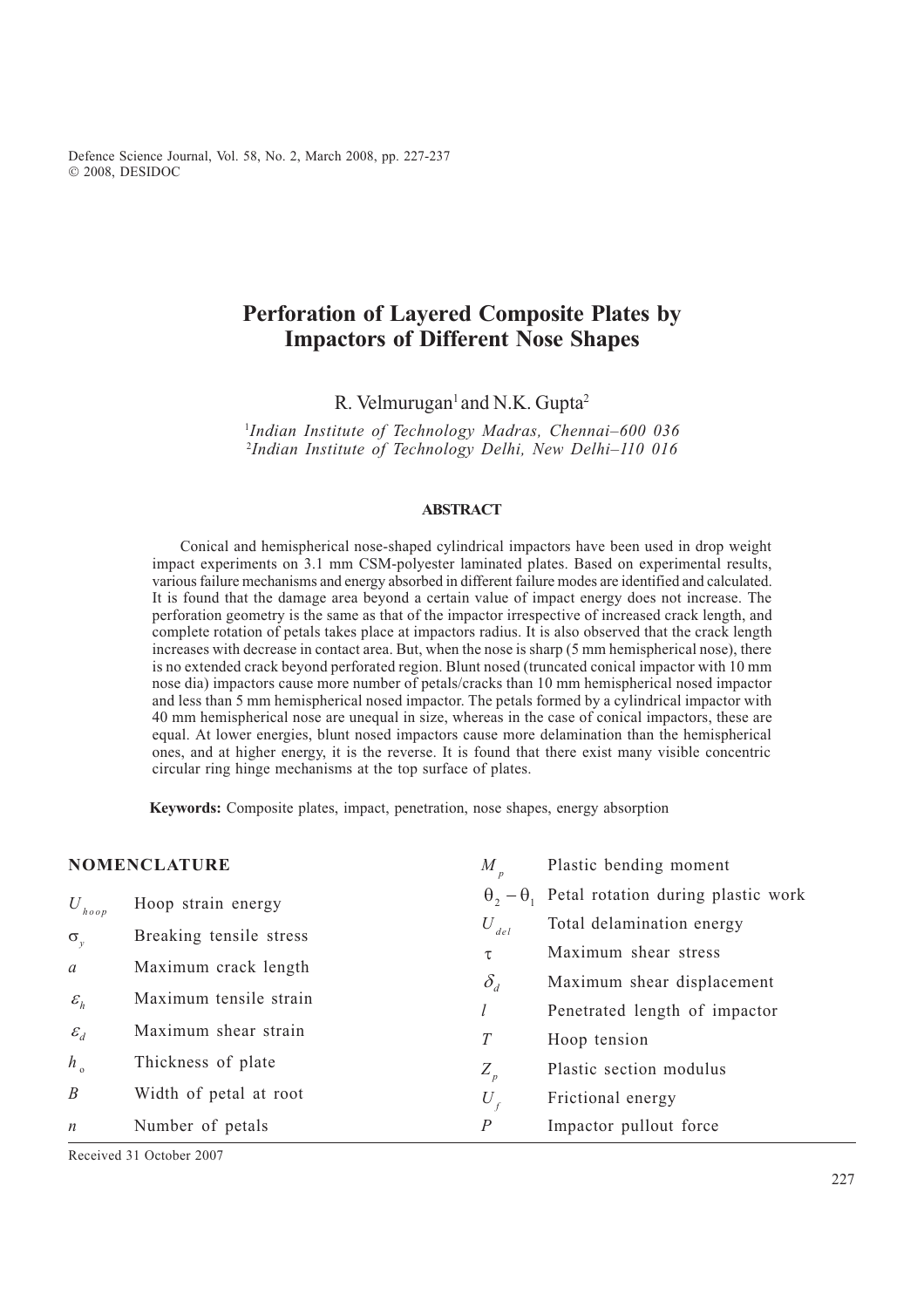### 1. INTRODUCTION

Composite structures in the form of layers are extremely susceptible to crack initiation and propagation in various failure modes. Analytical models capable of predicting the amount of energy absorbed in a laminated composite plate and its failure mechanism during impactor penetration, are of substantial practical value. While higher energy impact loading causes complete perforation or damage which is detectable on the surface, low energy impact produces extensive subsurface delamination. Much work has been carried out in the past to understand the phenomenon<sup>1-4</sup>. Attention has been directed towards understanding the cause and failure mechanisms of possible modes of failure due to impact loading, such as, matrix deformation and microcracking, interfacial debonding, lamina splitting, delamination, fibre breakage, and fibre pullout.

Delamination is one of the most prevalent crack growth modes in laminated composites as it causes severe reduction in strength and stiffness. Experimental investigations by Choi and Chang<sup>2</sup> and by Davis<sup>3</sup> showed that there exists a threshold impact energy below which there is no delamination in the laminate. When the energy is just above this level, delamination takes place instantaneously due to the interlaminar shear stress developed due to bending of the plate, and the delamination area increases continuously with the increase in impact energy. However, the subsequent increase in delamination size with the increase in impact energy is relatively slow. A combination of static and dynamic aspects of the energy terms are used by Landkof<sup>4</sup> to study the energy absorbed in the petal formation during penetration of thin plates by cylindro-conical impactors.

To compute the total energy absorbed by a laminated composite plate during petalling, all modes of failure of the structure should be considered. It has been assumed in the previous investigations that the energy absorbed by friction and plate bending can be neglected when compared to the plastic work4 . Only limited information is available on the frictional behaviour of composite plate and impactor even though it is critical in the perforation process of composites. Present study reveals that frictional energy in laminated composites is significant and can not be neglected.

Gupta and Madhu<sup>5</sup> have studied the perforation and petal formation of plates during normal and oblique impact and found that the failure behaviour changes with the angle of impact. The studies by Corran<sup>6</sup>, et al. and Johnson<sup>7</sup> showed that the critical impact energy depends on projectile nose radius. Wingrove8 showed that blunt projectiles penetrated the target with least resistance followed by hemispherical and ogive penetrators in that order as long as the target thickness to projectile diameter ratio was less than one. Wilkins<sup>9</sup> found that sharp impactors have lower ballistics limits than blunt impactors when tested on thick metal plates while the opposite was found for thinner targets. Othe<sup>10</sup>, et al. found that critical perforation energy for blunt and hemispherical impactors is higher than that for conical impactors. Experimental results by  $Zukas<sup>11</sup>$  indicated that more blunt the nose shape is, the higher is the ballistic limit velocity. Hence, more work is necessary to understand the problem well.

In the present work, the failure mechanisms such as radial crack propagation, petal formation, and delamination process in a normal impact using drop mass setup is discussed. Based on the experimental observations, analysis of laminated composite plates at normal impact is carried out. The analysis considers the petal formation and radial crack propagation process. The bending of the petals during the penetration process is modelled using plastic hinges permitting the evaluation of energy absorbed during this stage. It is observed that no plate dishing occurred in composite laminates as in the case of metallic plates.

# 2. EXPERIMENTAL PROCEDURE

The experiments on the penetration of chopped glass strand mat-polyester composite plates were conducted using a free-fall drop-weight fixture, and drop height in these experiments was 4 m, thus giving impact velocity in the range 2 m/s to 8 m/ s. The fully-clamped tested square plates have side length of 310 mm and thickness 3.1 mm. The plates were made of six layers of chopped glass strand mat-350 with general purpose polyester resin available in the market. Photodiode-based digital time counter was used to find the impact velocity.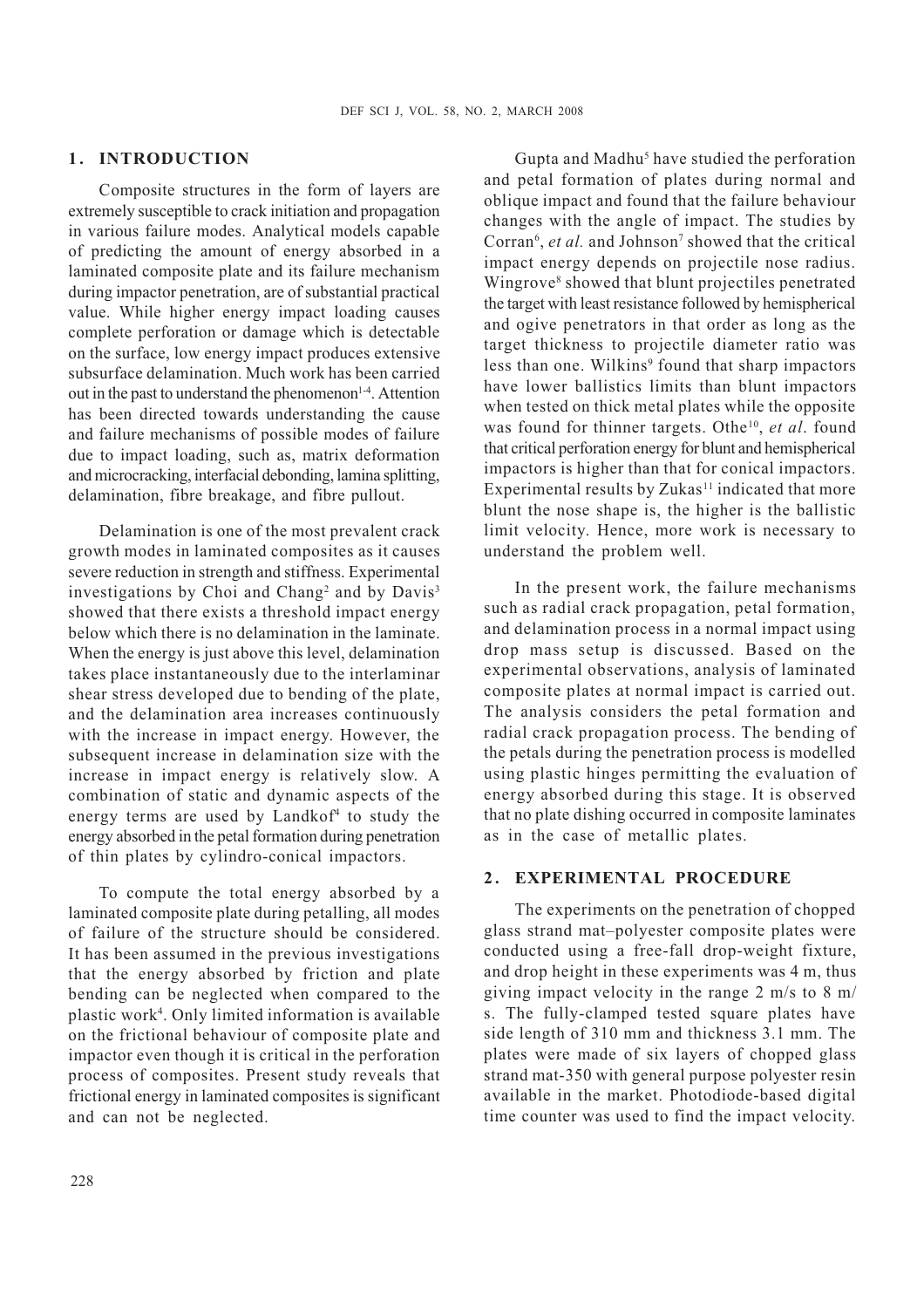The impactors were made of mild steel, and their shapes were conical, cylindrical, and their combinations with varying nose diameters. Maximum dia of the impactors was 40 mm and length of conical portion was 50 mm. Nose shapes of conical impactors were 10 mm and 5 mm hemispherical and 10 mm blunt. Length of cylindrical impactor was 100 mm and dia was 40 mm. Schematic diagram of these impactors and the corresponding failure patterns are shown in Fig. 1. The impactors were attached to the circular discs of mass 20 kg, which were dropped through a pulley arrangement from different heights. Experiments were carried out



Figure 1. General failure pattern under different impactors: (a) conical impactor with 10 mm hemispherical nose; (b) conical impactor with 10 mm blunt nose; (c) conical impactor with 5 mm hemispherical nose; and (d) cylindrical impactor with 40 mm hemispherical nose.

for each impactor at different velocities. An antirebound mechanism was used to avoid multiple strikes on the specimen. Impactor pull out test was conducted to find the frictional energy.

To find the percentage of elongation and strength of the laminate, sample specimens were prepared according to ASTM D 3039 and subjected to uniaxial tension. Samples were also prepared according to ASTM D 2344 to find the shear strength and subjected to 3 point bending test. Sample specimens of 5 each were tested and their average value is taken for analysis.

# 3. ANALYSIS

Various failure modes observed from the experiments are plate bending, delamination of layers, and extension of cracks in the radial direction. It is seen that there is bending of petals at a radius equal to the radius of the impactor after the plate is perforated. Analytical expressions are formulated to find out the energy absorbed in these failure modes. After partial penetration, the moving nose of the impactor tends to enlarge the hole size, and thus, the cracks subsequently propagate outwards under the pressure of the impactor. The hoop stress is thus responsible for further radial extension of cracks.

From the tested plates it is observed that delamination causes the initiation of failure process. When delamination occurs, the debonded area generally is of circular shape with the maximum crack length as radius. Thus, the delamination energy involved in the process is given by the expression

$$
U_{\rm ad} = \int \tau \varepsilon_{\rm d} dV \tag{1}
$$

Volume of the delaminated material is  $\pi a^2 h_0$ and the expression for  $\varepsilon_d$  is

$$
\varepsilon_{d} = \delta_{d} / a \tag{2}
$$

From Eqns (1) and (2), total delamination energy is obtained from the expression

$$
U_{\rm del} = \tau \pi a h_{\rm o} \delta_{\rm d} \tag{3}
$$

229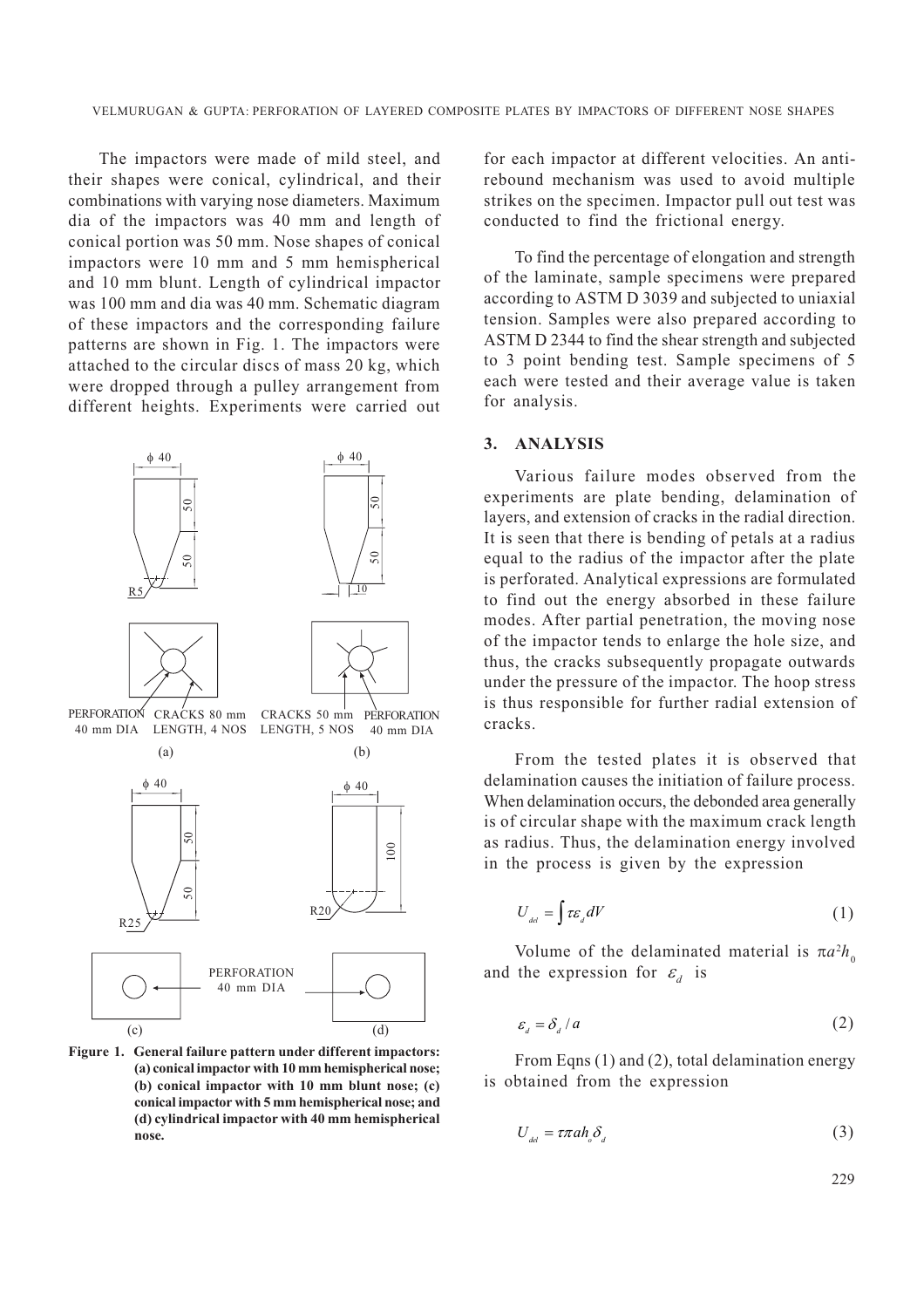where  $\delta_d$  is the vertical deformation which is obtained from 3 point bending test and  $a$  is the maximum crack length.

The hoop strain energy required for formation of one crack is

$$
U_{hoop} = \sigma_y \varepsilon_h \pi a^2 h_0 \tag{4}
$$

where,  $\sigma_y$  is the maximum hoop stress and  $\varepsilon_h$  is the maximum strain corresponding to uniaxial tension as the failure mode of hoop strain is in tension.

During the outward crack propagation, there will be parallel outward motion of cracks in the petals until the cracks are arrested and arrive subsequently at the root of the petal as shown in Fig. 2.



Figure 2. Propagation of cracks and plastic hinge.

To calculate the petal rotational energy, a petal is assumed as a triangular cantilever beam with constant thickness  $h_0$  and length a. The beam behaviour is similar to that of an isotropic material with the plastic hinges at the root. Hence the petal rotational energy is calculated by calculating the maximum bending moment involved in bending of petals. It is expressed as

$$
M_p = \sigma_y Z_p \tag{5}
$$

For a triangular beam with constant thickness

$$
Z_p = \frac{Bh_0^2}{4} \quad \text{and} \tag{6}
$$

$$
B = \frac{2\pi a}{n} \tag{7}
$$

Substitution of Eqns (6) and (7) in Eqn (5) gives the total plastic bending moment of one petal given by

$$
M_p = \frac{\sigma_y B h_0^2}{4} \tag{8}
$$

After the arrest of crack at the root of the petals, the moving mass and petals still possess kinetic energy and therefore additional rotation of petals takes place about its root by an angle  $\theta_2 - \theta_1$ , which is sufficient for the free passage of the impactor.

Figure 3 shows this mechanism. The angle  $\theta_2 - \theta_1$  can be calculated from the geometry considering the extension of a petal. In most of the cases, it will be close to 90°. Therefore the plastic rotational energy of one petal is given by

$$
U_p = M_p \theta = \frac{\sigma_y B h_0^2 \pi}{8}
$$
\n(9)

To obtain the total petal rotational energy, the above expression has to be multiplied with the number of petals.

Frictional energy has been neglected in the previous investigations assuming that it is negligible<sup>15,16</sup>. But, it is found that this energy cannot be neglected in composite structures as it has significant contribution in the energy dissipation.



Figure 3. Arrival of plastic hinge at the root of the petal and subsequent rotation.

230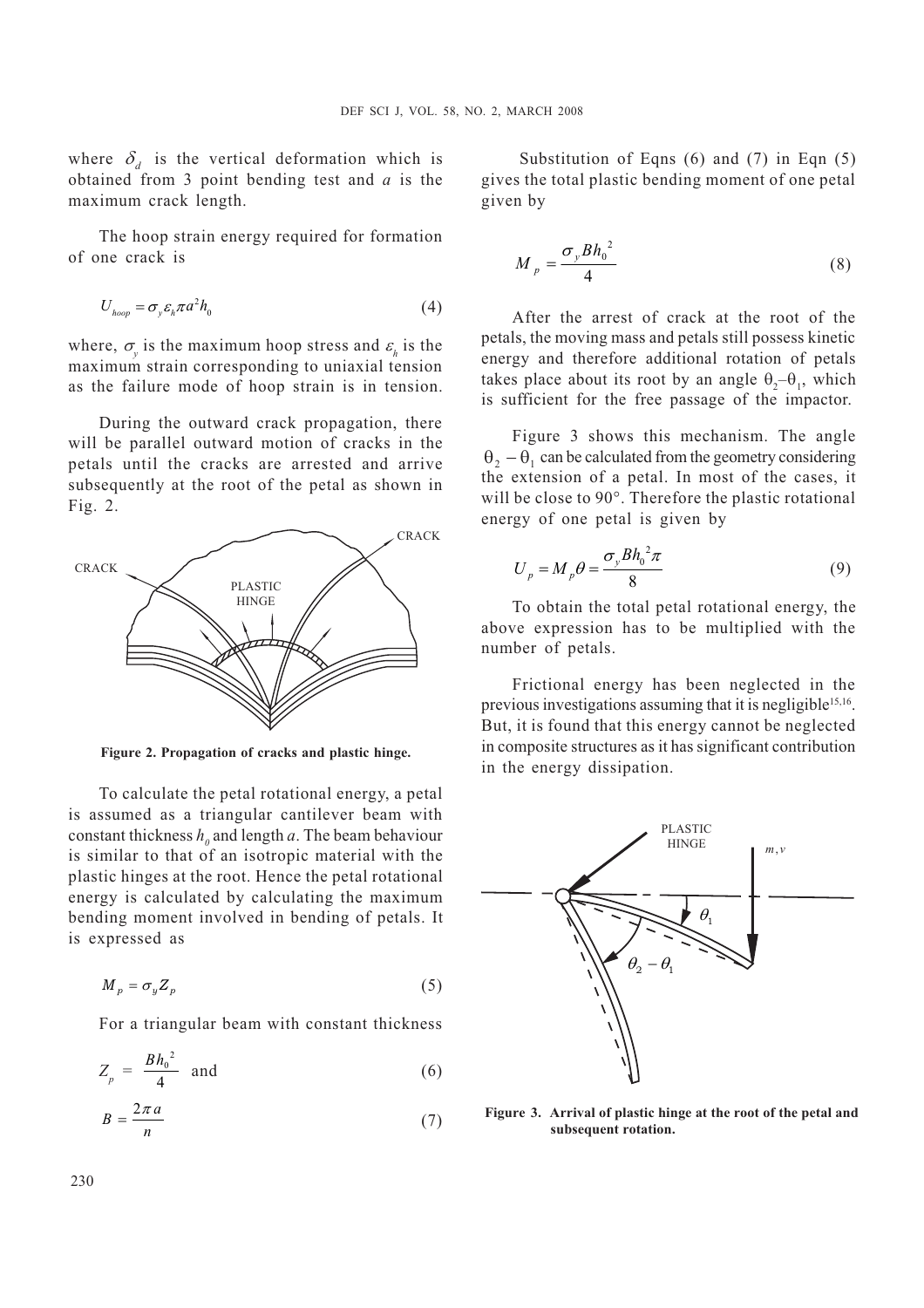Total frictional energy is given by the expression,

$$
U_f = pl \tag{10}
$$

where  $p$  is assumed to be the impactor pullout force obtained from static experiments and *l* is the length of the impactor. Also the dynamic frictional coefficient is less than the static coefficient and is assumed as 0.8 times the static frictional coefficient, hence Eqn (10) becomes

$$
U_f = 0.8 \, pl \tag{11}
$$

Equations  $(3)$ ,  $(4)$ ,  $(9)$ , and  $(11)$  provide the total strain energy absorbed by the plate by various failure modes.

# 4. RESULTS AND DISCUSSION

Five sets of composite plates were tested under each impactor. The applied energy was varied by varying the drop height. All the specimens tested have a tensile breaking strength of 133.33 N/mm<sup>2</sup>. The fibre volume fraction was 32 per cent. Maximum elongation observed in tension test is 0.57 mm. Short beam bending tests were carried out to find out the shear strength and the value is 55.46 N/mm2 .The stress strain curve of the laminate when subjected to uniaxial tension test is shown in Fig. 4(a). Figure 4(b) shows an impactor used along with drop mass and Fig. 4(c) shows the tested specimen along with the impactor after removing from the rig. Quasi-static load is applied to remove the impactor which is considered as the frictional load for analysis.

Various energy values obtained from plates tested with conical impactor of 10 mm dia hemispherical nose are given in Table 1. It is clear from this table that hoop strain energy is the predominant one since the cracks have extended beyond perforation.

From the tested specimens it is seen that there are 4 cracks in all the tested plates under conical impactor of 10 mm dia hemispherical nose. In plate Nos. 1 and 2, the failure mechanisms are identical even though the energy applied was different and the crack lengths are 80 mm. The general pattern is shown in Fig.  $1(a)$ . Hence, it is clear that Figure 4(c). Perforated plate with impactor.



Figure 4(a). Stress-strain curve for the laminate subjected to uniaxial tension.



Figure 4(b). Test rig with tested specimen.

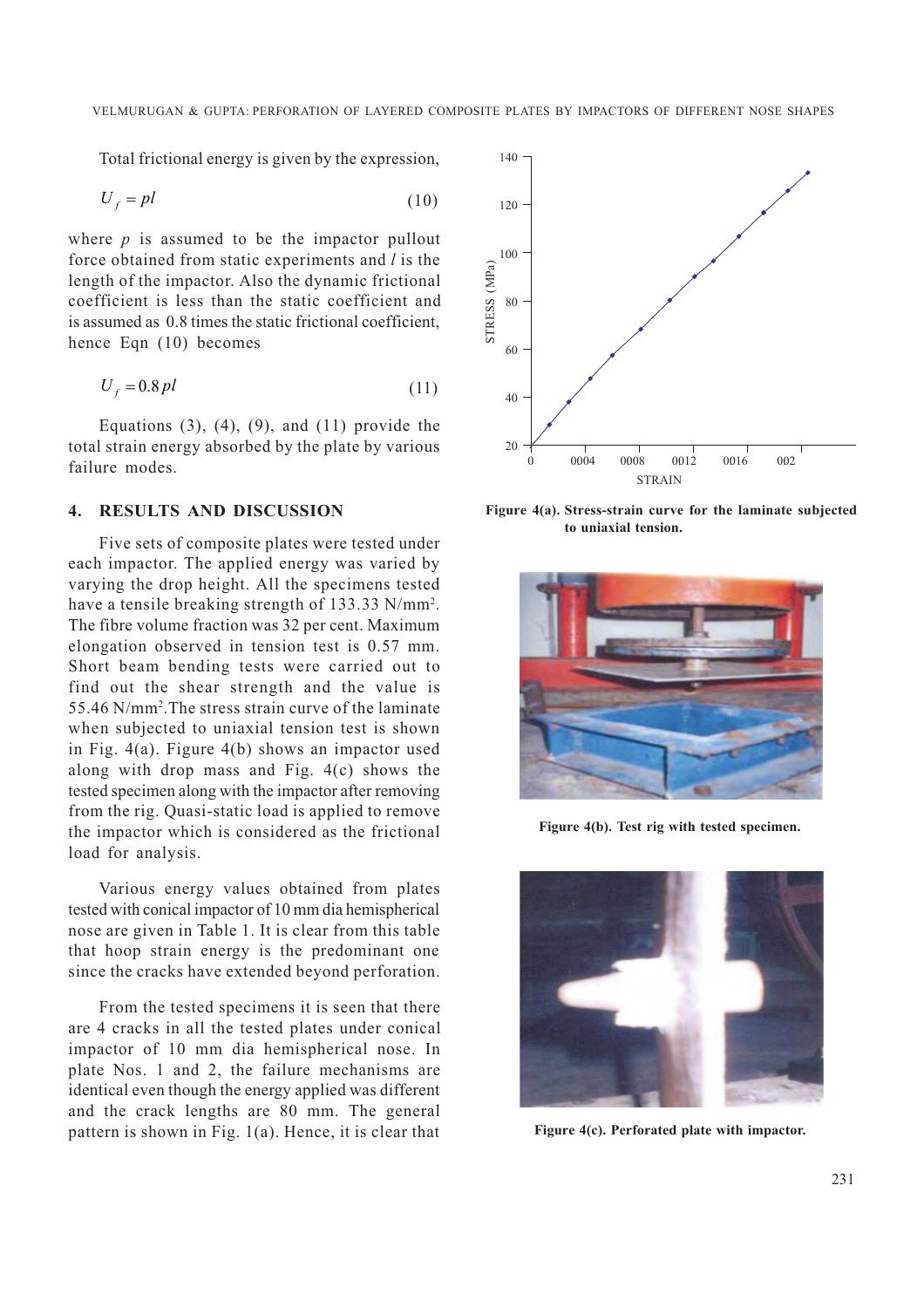| Impactor<br>type           | Plate<br>no.   | Hoop strain<br>energy<br>$(N-m)$ | <b>Petal rotational Delamination</b><br>energy<br>$(N-m)$ | energy<br>$(N-m)$ | Frictional<br>energy<br>$(N-m)$ | <b>Total energy</b><br>absorbed<br>$(N-m)$ | <b>Applied</b><br>energy<br>$(N-m)$ |
|----------------------------|----------------|----------------------------------|-----------------------------------------------------------|-------------------|---------------------------------|--------------------------------------------|-------------------------------------|
|                            |                | 194.19                           | 55.80                                                     | 45.50             | 48.00                           | 343.5                                      | 710.00                              |
| Conical with               | $\overline{2}$ | 194.19                           | 55.80                                                     | 45.50             | 48.00                           | 343.5                                      | 507.60                              |
| 10 mm dia<br>hemispherical | 3              | 94.810                           | 55.80                                                     | 30.90             | 28.80                           | 210.00                                     | 304.60                              |
| nose                       | 4              | 55.70                            | 55.80                                                     | 22.34             | 28.80                           | 163.50                                     | 203.30                              |
|                            | 5              | 18.40                            | 23.70                                                     | 15.70             | 28.80                           | 86.90                                      | 101.50                              |
|                            |                |                                  |                                                           |                   |                                 |                                            |                                     |

DEF SCI J, VOL. 58, NO. 2, MARCH 2008

Table 1. Various energies obtained from plates tested with conical impactor of 10 mm hemispherical nose



(a)

#### (b)

Figure 5. Surface of plate impacted with 10 mm hemisphericalnosed impactor: (a) Top surface and (b) bottom surface.

increase in impact energy beyond a certain limit does not increase the damage zone. In all the tests, the perforation hole size is exactly the size of the impactor. So, complete petal rotation takes place only at a distance equal to the maximum radius of the impactor. This can be seen from Figs  $5(a)$  and 5(b) which show the top and bottom surfaces of the plate. Also, it is observed that the cracks at bottom layers are longer than that of top layers. When the applied energy was further reduced, *i.e.*, the drop height was reduced to 1.5 m and 1.0 m, there was no crack extension beyond the perforation. In plate no. 5, in which the weight was dropped from the height of 1 m and the impact energy was only 101.5 N-m, the number of petals is reduced to 3 and perforation dia also reduces, i.e., the impactor did not perforate fully. It is also observed that if the impact energy is still less, there will be only delamination over the central zone.

Plate nos. 6 to 10 were tested with conical impactor of 10 mm dia blunt-ended nose. Values of various energy terms obtained from the plates tested with this impactor are given in Table 2. From this table it is clear that petal rotational energy is more than hoop strain energy. The delamination energy is less when compared to corresponding energy in Table 1.

Plate no. 6 was tested at a height of 3.5 m with energy of 710 N-m. The failure pattern was compared with plate No. 1 which was tested with an impactor having 10 mm dia hemispherical nose. The maximum crack length in plate no. 6 was 50 mm and in plate no. 1, it was 80 mm. This shows that crack length decreases with increase in contact area. Number of cracks in plate nos. 6, 7, 8, and 9 was 5. Hence, as the contact area of the impactor increases, there is decrease in crack length and number of cracks increases from 4 to 5 (Fig. 1(b)). Figures  $5(c)$ - $5(d)$ show the top and bottom surfaces of the plates impacted with blunt nose. As observed in previous case, the perforation size is the size of the impactor. As the drop height is reduced, there is no crack extension beyond the perforation, which is seen in plate nos. 7, 8, 9, and 10. At higher energies, the delamination zone is found to be higher for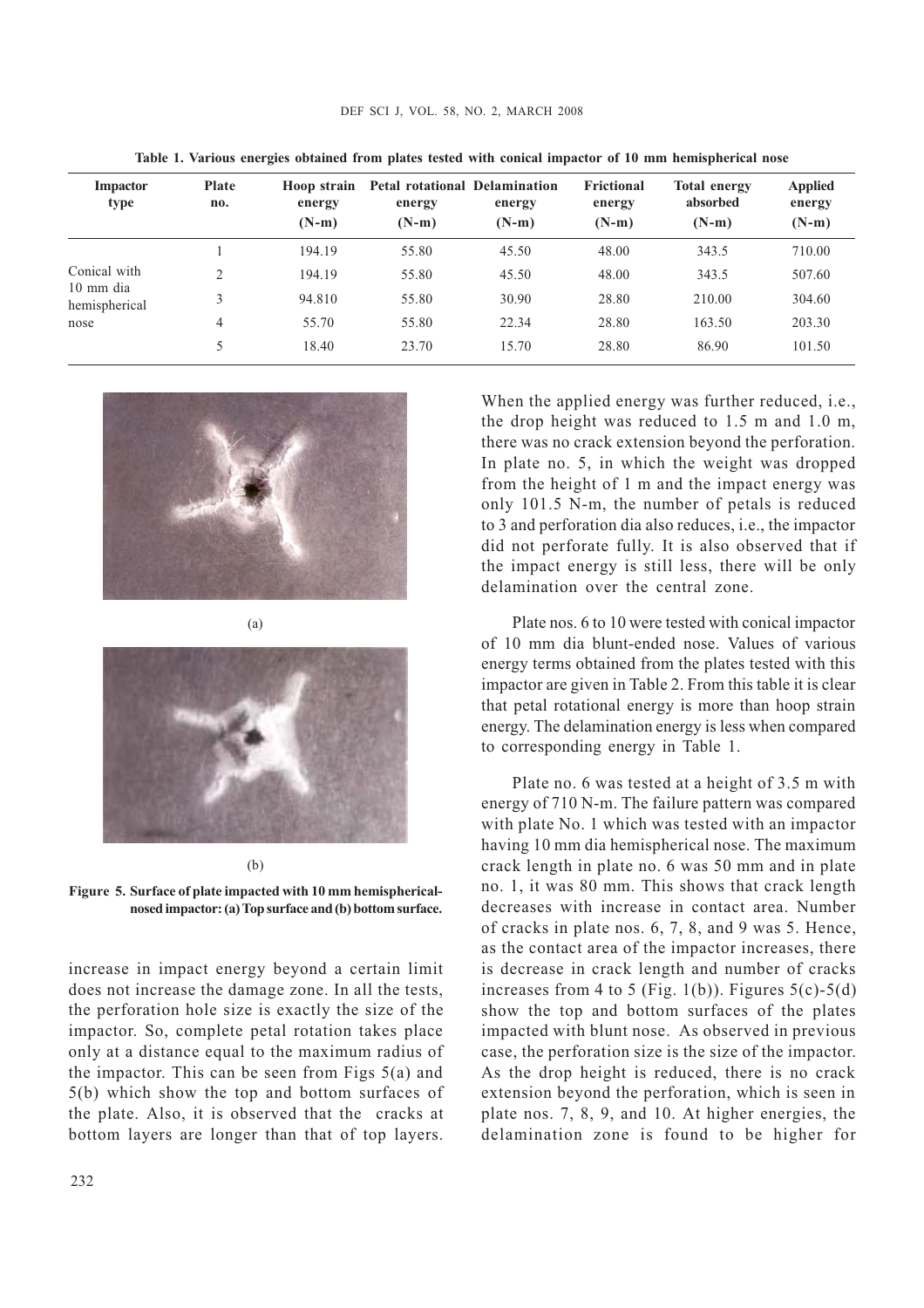| Impactor<br>type | <b>Plate</b><br>no. | Hoop strain<br>energy<br>$(N-m)$ | <b>Petal rotational Delamination</b><br>energy<br>$(N-m)$ | energy<br>$(N-m)$ | Frictional<br>energy<br>$(N-m)$ | <b>Total energy</b><br>absorbed<br>$(N-m)$ | <b>Applied</b><br>energy<br>$(N-m)$ |
|------------------|---------------------|----------------------------------|-----------------------------------------------------------|-------------------|---------------------------------|--------------------------------------------|-------------------------------------|
| Conical with 10  | 6                   | 93.30                            | 72.50                                                     | 30.30             | 48.00                           | 244.10                                     | 710.00                              |
| mm dia blunt-    | $\mathcal{L}$       | 48.34                            | 72.50                                                     | 23.40             | 48.00                           | 192.2                                      | 507.60                              |
| ended nose       | 8                   | 48.34                            | 72.50                                                     | 18.12             | 28.80                           | 167.64                                     | 304.60                              |
|                  | 9                   | 30.45                            | 58.50                                                     | 15.23             | 28.80                           | 132.93                                     | 203.30                              |
|                  | 10                  | 8.00                             | 32.40                                                     | 10.97             | 28.80                           | 80.20                                      | 101.50                              |

Table 2. Various energies obtained from plates tested with conical impactor of 10 mm blunt-ended nose





(d)

Figure 5. Plate impacted with 10 mm blunt-nosed impactor: (c) top surface and (b) bottom surface.

hemispherical-ended impactors than that of bluntended impactors. At lower energies, blunt-ended impactors cause more delamination than the hemispherical-ended impactors.

Plate nos. 11 to 15 were tested with conical impactor of 5 mm hemispherical nose. Values of various energy terms obtained from the tested plates are given in Table 3. From this table, it can be seen that hoop strain energy and delamination energy reduced significantly and petal rotational energy increased when compare with Tables 1 and 2. Frictional energy is almost the same in all the four impactors.

Plate no. 11 was tested with an energy of 710 N-m. Unlike in plates 1 and 6, there is no crack extension beyond the perforation at all energy levels. The general crack pattern is shown in Fig. 1(c). Perforation followed the same size and geometry of the impactor as seen in other plates. Number of petals in the plate due to 10 mm hemispherical nose is 4 and for 5 mm nose dia, it is 7. As seen earlier, the crack length at the bottommost layer is more than that appeared at the top surface since the bottom layers delaminated more. Figures  $5(e)$ -5(f) show the top and bottom

| Impactor<br>type | <b>Plate</b><br>no. | energy  | Hoop strain Petal rotational Delamination<br>energy | energy  | Frictional<br>energy | <b>Total energy</b><br>absorbed | <b>Applied</b><br>energy |
|------------------|---------------------|---------|-----------------------------------------------------|---------|----------------------|---------------------------------|--------------------------|
|                  |                     | $(N-m)$ | $(N-m)$                                             | $(N-m)$ | $(N-m)$              | $(N-m)$                         | $(N-m)$                  |
| conical with     | 11                  | 32.65   | 79.00                                               | 12.65   | 48.00                | 172.30                          | 710.00                   |
| 5 mm dia         | 12                  | 32.65   | 79.00                                               | 12.65   | 48.00                | 172.30                          | 507.60                   |
| hemispherical    | 13                  | 32.65   | 79.00                                               | 12.65   | 48.00                | 172.30                          | 304.60                   |
| nose             | 14                  | 25.29   | 71.00                                               | 11.13   | 28.80                | 136.20                          | 203.30                   |
|                  | 15                  | 13.37   | 50.00                                               | 8.07    | 15.84                | 87.28                           | 101.50                   |

Table 3. Various energies obtained from plates tested with conical impactor of 5 mm hemispherical-ended nose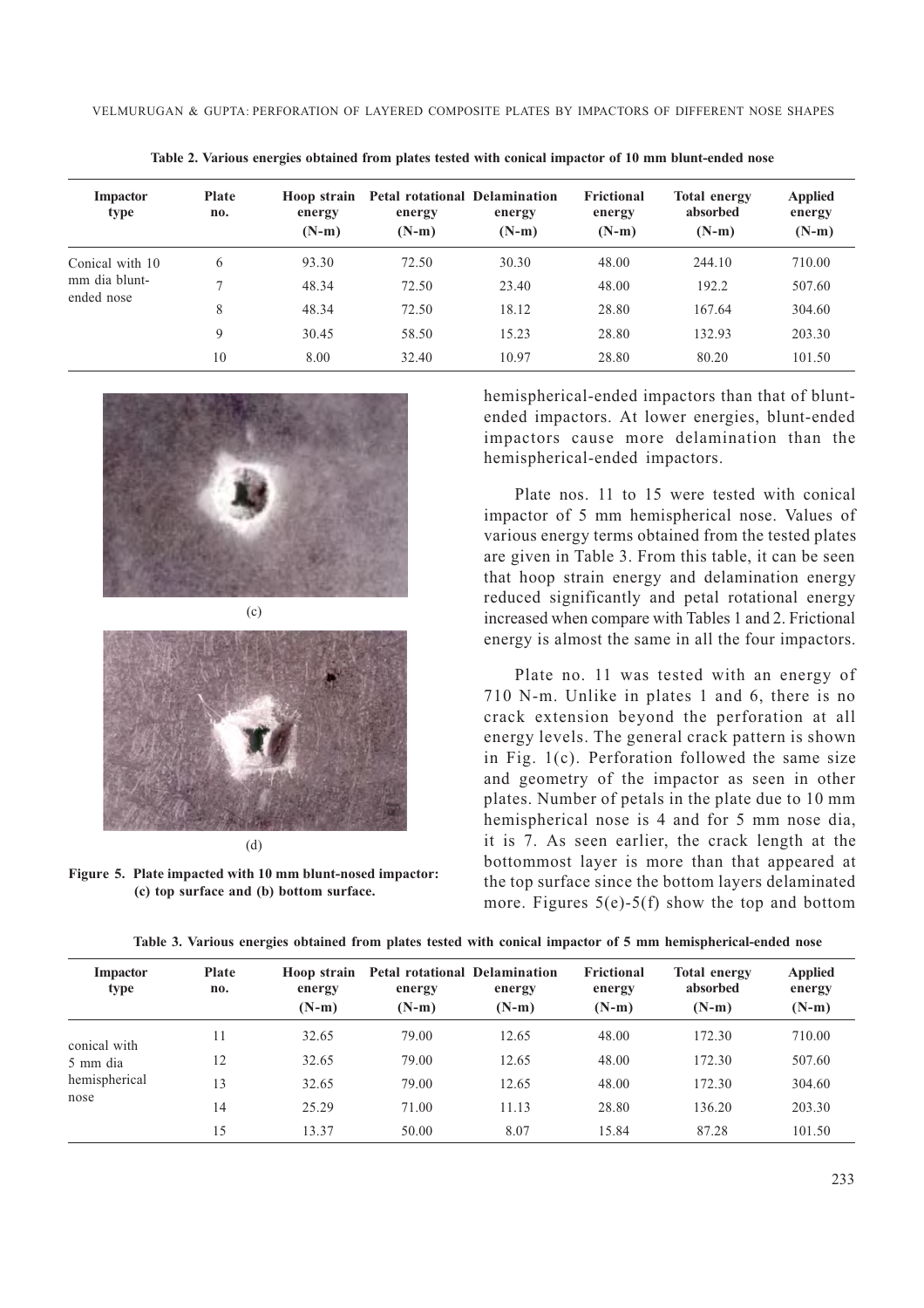surfaces of the tested plates. Unlike in plate Nos 1-10, there is no ring crack mechanisms found in the perforated plates tested with conical impactor of 5 mm nose dia since there is no crack extension beyond the perforation diameter. When the impact energy was reduced, the diameter of penetration also decreased since the impactor did not pass through the laminate fully and the number of petals remained 7. The same was observed in all the plates tested with impactor of 5 mm nose dia.



(f)

Figure 5. Plate impacted with 5 mm hemispherical-nosed impactor: (e) top surface and (f) bottom surface.

Various energy values obtained from plates tested under cylindrical impactor of 40 mm dia are given in Table 4. Petal rotational energy is more when compare with the similar previous cases. Delamination energy is more than that in the case of conical impactor of 5 mm hemispherical nose. In all the tested plates, number of petals is 4. The size of the petals is not uniform unlike in other plates. It is observed that the perforation has followed the same geometry of the impactor and there are no extended cracks beyond the perforation even at higher energies. The general crack pattern is shown in Fig. 1(d). The failure pattern is the same in all the plates tested at different heights. There are always two larger petals and two smaller petals. It is seen that the delamination area at the bottom of the plates tested by 40 mm dia impactor is much higher than that tested by other impactors. Hence, the width at the root and crack length are more for these petals. Figures  $5(g)$ -5(h) show the top and bottom surfaces of the tested plates.

Figures 5(i) and 5(j) are the top and bottom views of the plate impacted at lower energy with 10 mm dia hemispherical nose. The failure pattern shown in these figures are observed in all the tests done under different impactors at lower energies. From these, it can be seen that at lower energy, delamination is more and number of petals is less. Also there are many number of internal concentric ring cracks in the damaged zone.

From Figures  $5(a) - 5(j)$ , it is clear that the top and bottom surfaces of the plates have different failure mechanisms. For all the tests done at higher energy levels, at the top surface there is perforation and delamination and at the bottom surface, in addition, there is petal formation also. At lower energy levels,

| Impactor<br>type      | <b>Plate</b><br>no. | Hoop strain<br>energy<br>$(N-m)$ | energy<br>$(N-m)$ | <b>Petal rotational Delamination</b><br>energy<br>$(N-m)$ | Frictional<br>energy<br>$(N-m)$ | <b>Total energy</b><br>absorbed<br>$(N-m)$ | <b>Applied</b><br>energy<br>$(N-m)$ |
|-----------------------|---------------------|----------------------------------|-------------------|-----------------------------------------------------------|---------------------------------|--------------------------------------------|-------------------------------------|
|                       | 16                  | 60.20                            | 110.70            | 30.36                                                     | 48.00                           | 249.26                                     | 710.00                              |
| Cylindrical with      | 17                  | 57.47                            | 96.40             | 25.77                                                     | 48.00                           | 227.64                                     | 507.60                              |
| 40 mm dia             | 18                  | 46.43                            | 90.14             | 25.30                                                     | 48.00                           | 209.87                                     | 304.60                              |
| hemispherical<br>nose | 19                  | 43.62                            | 80.48             | 22.77                                                     | 28.8                            | 175.67                                     | 203.30                              |
|                       | 20                  | 23.47                            | 60.48             | 10.24                                                     | 0.0                             | 94.19                                      | 101.50                              |

Table 4. Various energies obtained from plates tested with cylindrical impactor of 40 mm dia hemispherical nose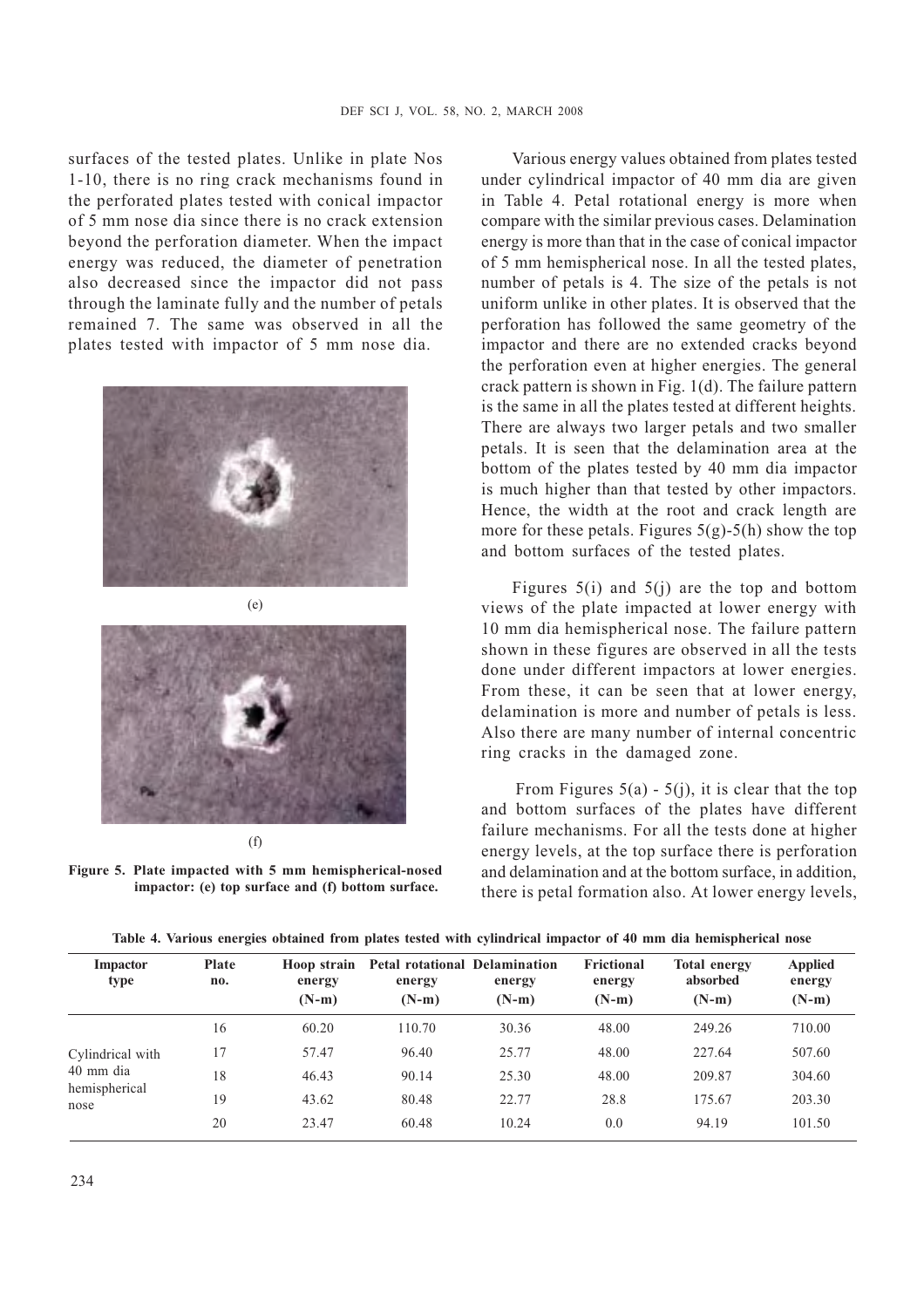VELMURUGAN & GUPTA: PERFORATION OF LAYERED COMPOSITE PLATES BY IMPACTORS OF DIFFERENT NOSE SHAPES





(h)

Figure 5. Plate impacted cylindrical impactor with 40 mm dia hemispherical nose: (g) top surface and (h) bottom surface.

except in the case of plates tested under 5 mm hemispherical-nosed impactor, there is only matrix crack at the top surface and in the bottom surface, one can see that in addition to matrix crack, there is fibre breakage (Figs  $5(i)$  and  $5(i)$ ). The ring cracks are only partial since they are not rotated fully and complete fibre breakage has not occurred.

Comparison of total energy absorbed by the plate due to different impactors is shown in Fig. 6. The variation indicates that when the nose is sharp, energy absorbed is less and if the nose is wide enough to have increased contact area, energy absorption is more.

Frictional energy is calculated using Eqn (11) and is given in Tables 1-4 for different impactors. These values show that this energy cannot be neglected in the impact perforation phenomena.





(j)

Figure 5. Plate impacted at lower energy with 10 mm dia hemispherical nose: (i) top surface and (j) bottom surface.



Figure 6. Comparison of total energy absorbed from different impactors.

# 5. CONCLUSIONS

A simple method to find the energy absorption in the perforation process of laminated panels by conical impactors has been established. This approach is based on the work done in crack formation,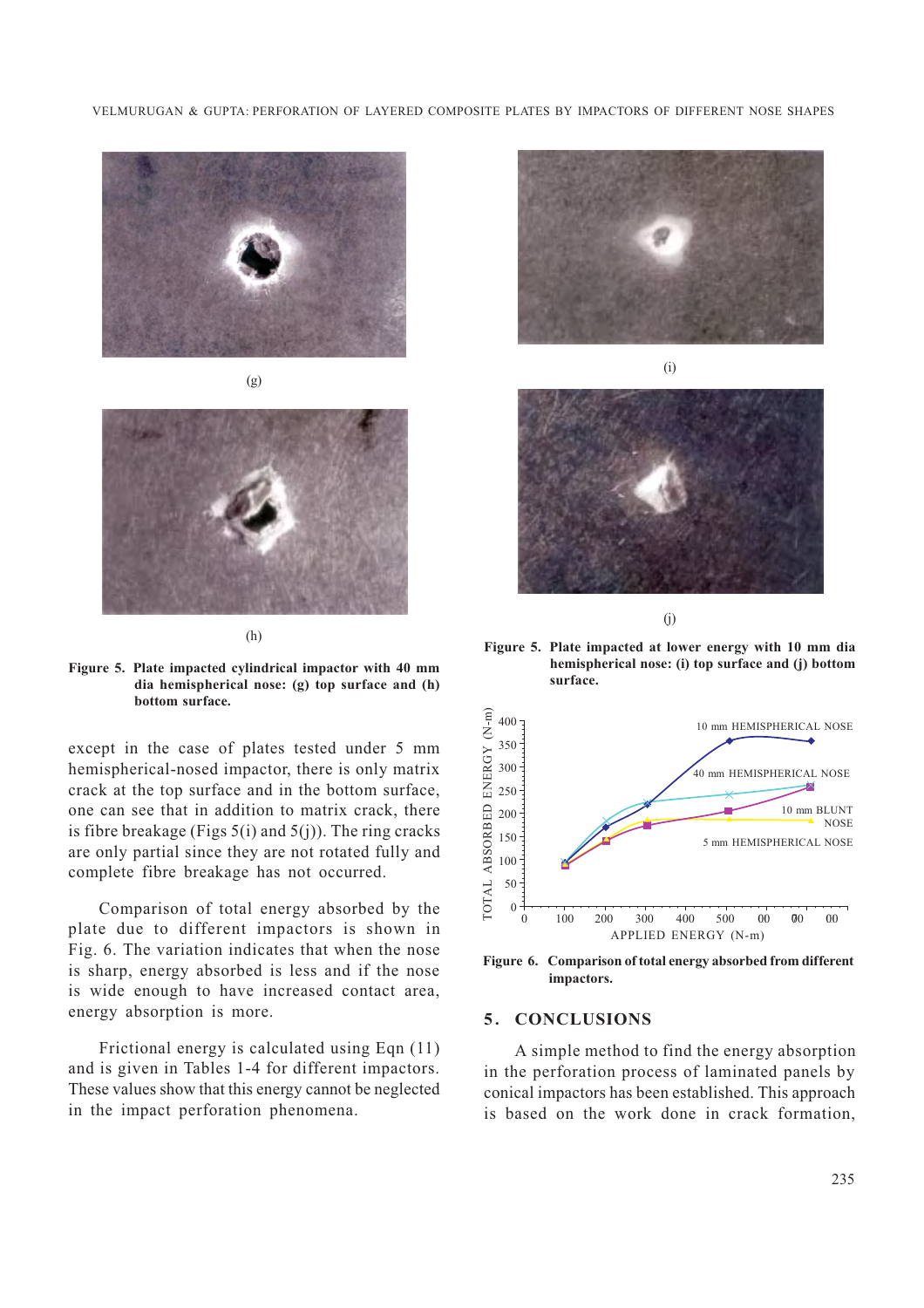delamination and petal bending. The influence of contact area in energy absorption is also investigated. From experiments, it is found that the damage area can not be increased beyond a certain value of impact energy. The perforation hole size is equal to the maximum diameter of the impactor irrespective of increased crack length and complete rotation of petals takes place at a distance of radius of the impactor from the central point of the impact zone. The length of cracks in the bottom layers is more than that in the top layers.

It is also observed that the crack length and number of petals vary with variation in contact area. Number of cracks is more when impactor nose is almost sharp. When impactor nose is either sharp (5 mm nose dia) or contact area is much high (40 mm dia), there is no extended cracks beyond perforation even at higher energies. At lower energies, blunt-ended impactors cause more delamination than that by a hemispherical impactor, and at higher energies, it is in the reverse order. From the experiments and analysis, it is clearly observed that friction between the impactor and plate has to be considered for the analysis as the frictional energy is not negligible. It is found that there exists many numbers of visible concentric circular partial plastic hinge mechanisms at the top surface of plates.

#### **REFERENCES**

- 1. Serge, Abrate. Impact on composite structures. Cambridge University Press, Cambridge, 1998.
- 2. Choi, H.Y. & Chang, R.K. A model for predicting damage in fraphite/epoxy laminated composites resulting from low velocity point impact. J. Composite Mater., 1992, 26, 134-69.
- 3. Davis, G.A.O. & Zhang, X. Impact damage prediction in carbon composite structures. J. Impact Engg., 1995, 16, 149-70.
- 4. Landkof, B. & Goldsmith, W. Pedaling of thin metallic plates during penetration by cylindroconical projectiles. J. Solid Struct., 1985, 21(3), 245-66
- 5. Gupta, N.K. & Madhu, V. Normal and oblique impact of a kinetic energy projectile on mild

steel plates. Int. J. Impact Engg., 1992, 12, 333-43.

- 6. Corran, R.S.J.; Shadbolt, P.J. & Ruiz, C. Impact loading of plates: An experimental investigation. Int. J. Impact Engg., 1983, 1, 3-22.
- 7. Johnson, W. Impact strength of materials. Edward Arnold Publishers, London, 1972.
- 8. Wingrove, A.L. The influence of projectile feometry in adiabatic shear and target failure. Metall. Mater. Trans., 1973, A(4), 1829-833.
- 9. Wilkins, M.L. Mechanics of penetration and perforation. Int. J. Engg. Sci., 1978, 16, 793-807.
- 10. Othe, S.; Yoshizava, H.; Chiba, N. & Shida, S. Impact strength of steel plates struck by projectiles. Bulletin JSME, 1982, 25(205), 1226-231.
- 11. Zukas, J.A., et al. Impact dynamics. Krieger Publishing Co, New York, 1972.
- 12. Goldsmoth, W. & Calder, C.A. Plastic deformation and perforation of thin plates resulting from projectile impact. Int. J. Solids Struct., 1971, 7, 863-68.
- 13. Davis, G.A.O.; Hitchings, D. & Wang, J. Prediction of threshold impact energy for onset of delamination in quasi-isotropic carbon/epoxy composite laminates under low velocity impact. Comp. Sci. Technol., 2000, 60, 1-7.
- 14. Giovanni, B. & Roberto, V. Low velocity impact tests of laminate glass fibre epoxy matrix composite material plates. Int. J. Impact Engg., 2002, 27(2), 213-29.
- 15. Serge, Abrate. Impact on laminated composite materials. Amer. Soc. Mech. Engrs. (ASME), 1991, 4(44), 155-90.
- 16. Christoforou, Andreas, P. Impact dynamics and damages in composite structures. Composite Structures, 2001, 52, 181-88.
- 17. Kim, Jang-Kyo & Sham, Man-Lung. Impact and delamination failure of woven fabric composites. Comp. Sci. Technol., 2000, 60, 745-61.